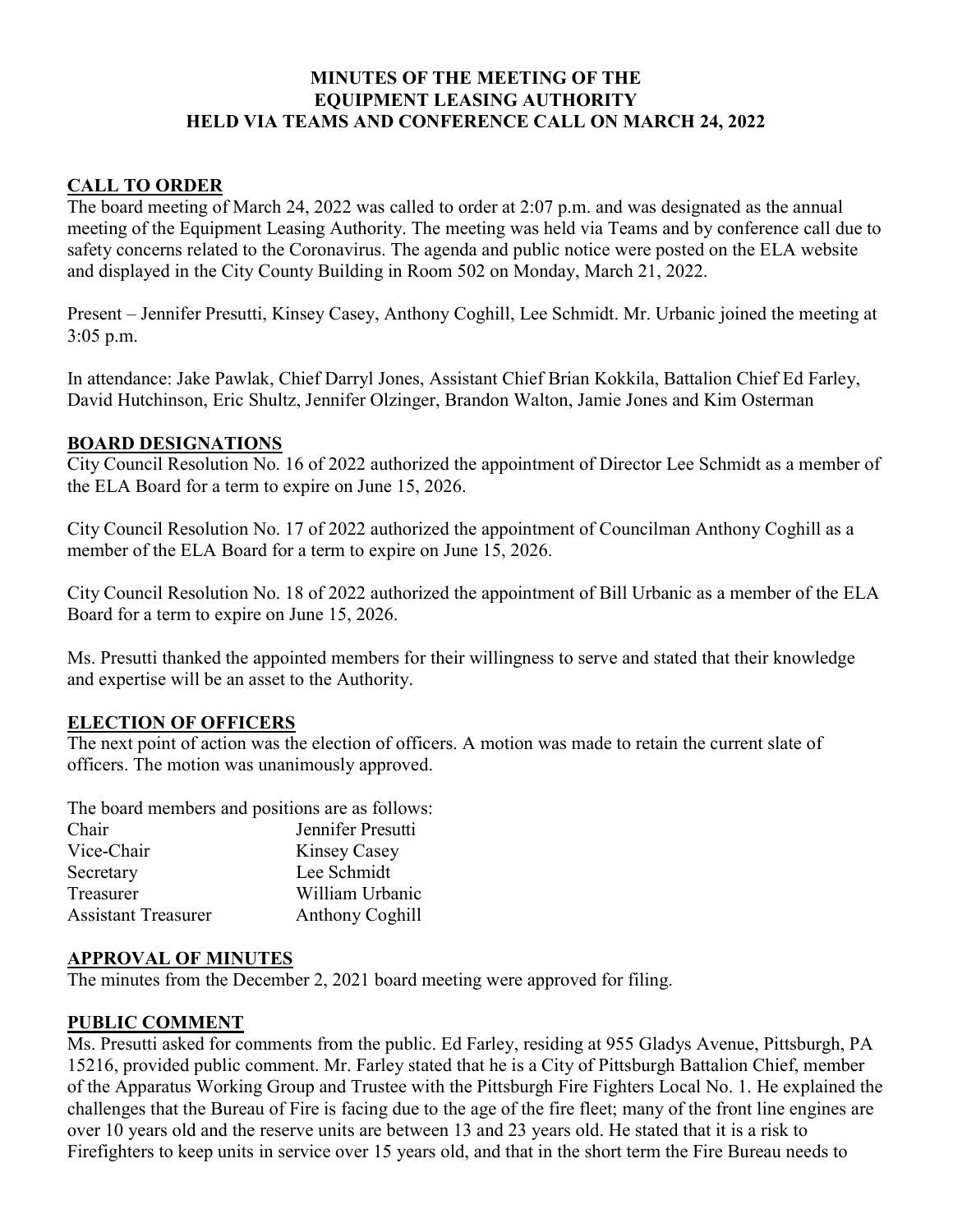purchase eight pumpers and two trucks. Ordering two to three pumpers per year is optimal and a 10-year front line replacement is optimal for the long term. Mr. Farley's preference is that the Fire Bureau, ELA, the Fire Union and the Apparatus Working Group develop a process to design the specifications of Fire Bureau vehicles from beginning to end.

# PURCHASE APPROVALS AND AUTHORIZATIONS

The board unanimously approved interim approvals IA-21-30 through IA-22-03 and IA-22-05 and IA-22-06. There was discussion regarding IA-22-04. Lee Schmidt and Anthony Coghill submitted aye votes and Jennifer Presutti and Kinsey Casey abstained. Bill Urbanic joined the meeting at 3:05 and submitted aye votes on all interim approvals.

## Authorized IA-21-30 amending the 2021 Plan by adding one (1) Dignitary Transport Vehicle for the Department of Public Safety

The Board authorized IA-21-30 amending the 2021 Plan by adding one (1) Dignitary Transport Vehicle for the Department of Public Safety at a cost not to exceed \$75,000.00. The cost of the unit will be reimbursed via the Confiscated Narcotics Proceeds Trust Fund. Interim approval was granted on December 15, 2021.

## Authorized IA-21-31 amending the 2021 Plan by adding one (1) Tactical Emergency Medical Services vehicle for the EMS Bureau

The Board authorized IA-21-31 amending the 2021 Plan by adding one (1) Tactical Emergency Medical Services vehicle for the Department of Public Safety, Bureau of EMS at a cost not to exceed \$94,939.60. The primary purpose of the vehicle is to move personnel and equipment during TEMS Operations while providing the ability to perform a hasty hot zone extraction of potential casualties. The cost will be reimbursed via the Public Safety Support Trust Fund. Interim approval was granted on December 15, 2021.

## Authorized IA-21-32 amending the 2021 Plan to add one (1) Administrative SUV for the EMS Bureau

The Board approved IA-21-32 amending the 2021 Plan to add one (1) Administrative SUV for the Department of Public Safety, Bureau of EMS at a cost not to exceed \$75,000.00. This vehicle will be assigned to the EMS Patient Care Coordinator and the cost will be reimbursed using funding from the Bureau of Emergency Medical Services Operating Budget. Interim approval was granted on December 15, 2021.

#### Authorized IA-21-33 permitting the donation of Old MAC-2 to Unity Volunteer Fire Department of Plum Borough

The Board authorized IA-21-33 permitting the donation of Old MAC-2 to Unity Volunteer Fire Department of Plum Borough. This mobile air compressor (MAC) unit will be used to supply breathing air to Unity's Fire Fighters and allow them to be less reliant on other Fire Departments. The time saved by having this MAC unit will afford Unity VFD more time for training and other operational and administrative duties. Old MAC-2 is a 1994 International 4700 with a Mobile Air Compressor. This vehicle has been removed from service for decommission. The vehicle will have all City markings completely removed and will no longer be maintained by the City. Interim approval was granted on December 23, 2021.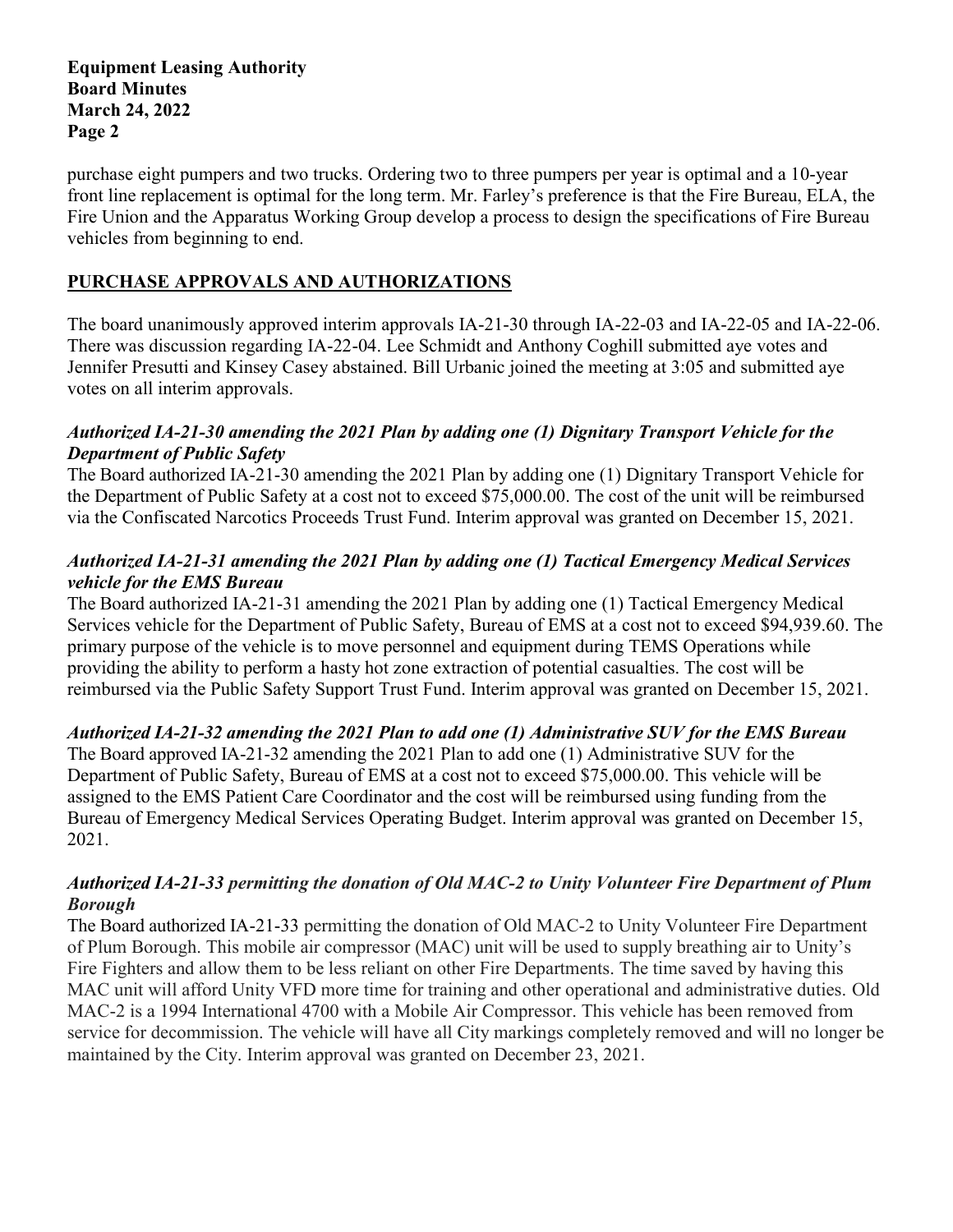# Authorized IA-21-34 adding funding to Interim Approval IA-21-25 for repairs on ESR-37

The Board authorized IA-21-34 adding funding to Interim Approval IA-21-25 for repairs on ESR-37, a 2011 Crane Carrier, currently used as a front line recycling packer. Upon tear down, the steering gear was found to be heavily damaged from the accident. The supplement adds \$5,013.78 for a new total of \$37,013.78. NCA funds from Budget Year 2020 will be used to cover this supplement. Interim approval was granted on December 27, 2021.

# Authorized IA-21-35 approving the repair of MED-47, a 2021 Ford E350 Ambulance that sustained accident damage

The Board authorized IA-21-35 approving the repair of MED-47, a 2021 Ford E350 Ambulance that was in an accident. The total cost for the repair is \$45,100.00 and will be reimbursed from the Emergency Medical Services Operating Budget. The cost of a new Medic unit is \$188,009.00. Interim approval was granted on December 27, 2021.

# Authorized IA-22-01 amending the 2021 Plan to add two (2) EV Pickups for the Department of Public Works, Parks Maintenance

The Board approved IA-22-01 amending the 2021 Plan to add two (2) EV Pickups for the Department of Public Works, Parks Maintenance for a total cost of \$92,440.00. Remaining funds from the target budget will be used to cover the cost. The EV Pickups and EV Cargo Vans from the 2021 Plan are \$84,246.00 under budget, and the PLI EV Sedans are \$91,000.00 under budget. Interim approval was granted on January 7, 2022.

## Authorized IA-22-02 to allow for the retrofit of seven (7) snowplow trucks with newer, hydraulic driven spreader systems

The Board authorized IA-22-02 to allow for the retrofit of seven (7) snowplow trucks with newer, hydraulic driven spreader systems. The current systems are electronic driven and are unreliable. The total cost for the retrofit is \$112,945.00 and will be reimbursed from the Department of Public Works 2022 Operating Budget. Interim approval was granted on January 25, 2022. Mr. Walton stated that the Dept. of Public Works has agreed to use these plows as the new standard.

## Authorized IA-22-03 allowing the use of 2020 Contingency Funds to pay three invoices related to changes made to the 2019 Spencer Pumpers

The Board authorize IA-22-03 allowing the use of 2020 Contingency Funds to pay three invoices related to changes made to the 2019 Spencer Pumpers. These changes were authorized by the Department of Public Safety, Bureau of Fire. The cost of these invoices total \$17,784.00. Interim approval was granted on February 9, 2022.

## Authorized IA-22-04 to cancel Purchase Orders ELA-2021-16 and ELA-2022-02

The Board authorized IA-22-04 to cancel Purchase Orders ELA-2021-16 and ELA-2022-02. Lee Schmidt, Anthony Coghill and Bill Urbanic voted aye and Jennifer Presutti and Kinsey Casey abstained. These PO's were for the purchase of three Pierce Pumpers for the Department of Public Safety, Bureau of Fire (PBF). Pierce has been unable to meet the requirements of PBF after multiple meetings and attempts to adjust the build specifications. Pierce has agreed to reimburse the ELA for the single pumper that was paid for with no added penalties. Interim approval was granted on March 15, 2022 with signatures from Lee Schmidt, Anthony Coghill and Bill Urbanic.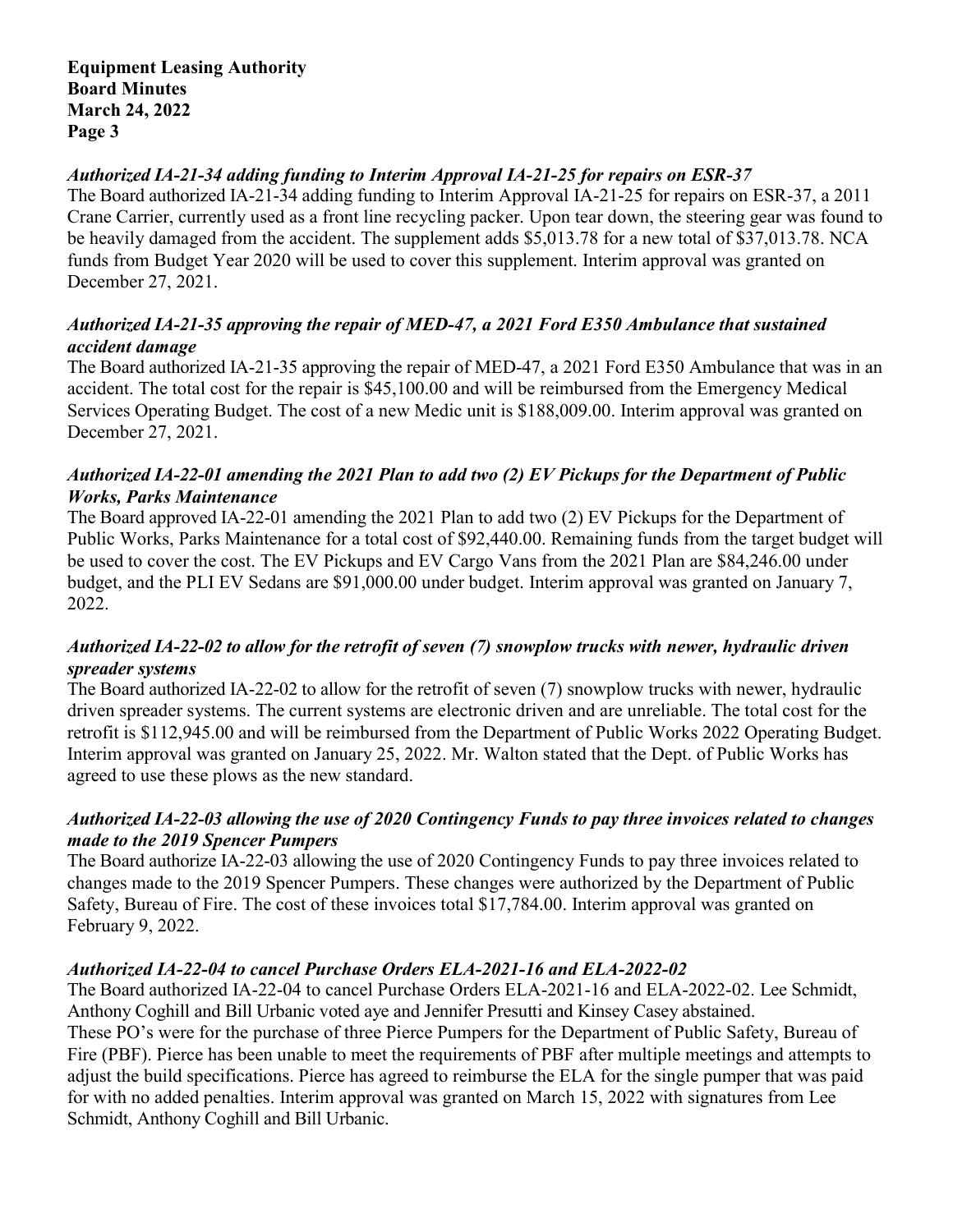Ms. Casey stated that she had a number of concerns. It was her understanding that when the purchase of the pumpers first came up, Pierce was awarded the contract, Pierce was low bid, and that the process was done correctly. Then we received a lower bid by a competitor. Because the Pierce bid was lower, we were able to order an additional truck. She stated that she is generally uncomfortable signing off on this interim approval and that she understood that Pierce could not meet the Fire Bureaus' specification requirements and asked Chief Jones whether the requirements were proprietary. Chief Jones responded that there were some proprietary requirements. An RFP had been issued in 2010 and 2011 and 10 bids were received. Since then, we have been under contract with Spencer. OMB Director Pawlos notified the Fire Bureau on September 30 that we were going with Pierce because they were less expensive and we would be able to purchase an additional truck. Chief Jones noted that Pierce did not provide us with the specs or technical drawings. There were 97 separate items that were different between the pumpers and the PBF provided this information to the previous administration. The PBF met with Pierce but the pumpers did not work for the safety of the Firefighters and the citizens. Chief Jones then made a request to Director Schmidt to cancel the order.

Ms. Casey noted that other cities purchase pumpers from Pierce and asked Chief Jones what are the top specifications that could not be met. The Chief stated that the Pierce pumpers are not custom built. Spencer pumpers are made specifically for the City. Pierce uses less cross members and the material is formed aluminum resulting in a cheaper rig. The Chief stated that we need to go back to the way we previously procured the fire pumpers, asking for the specifications from the PBF and obtaining sealed bids. Pierce would probably be able to build a custom truck for Pittsburgh but might not be able to charge the same amount that was listed on Costars.

Ms. Casey asked how the procurement process would work when asking for a customized product. The Chief stated that 10 years ago, 10 vendors responded to the RFP. We are not writing a spec that is specific to a certain company but specific to the Fire Bureau. Ms. Olzinger responded that the ELA is not required to use the City's procurement process and this purchase did not go through the City's procurement team. The Fleet Services Manager put the bid out to vendors using cooperative agreements. Mr. Walton stated that he used Costars. The cost of Spencer trucks on Costars had increased by \$100,000.00 and we would have had to drop a truck. Assistant Chief Auvil had said that it was ok to go with Pierce but Mr. Walton is now in agreement to cancel the purchase orders and not use Costars. The Fire Bureau will provide the specs and it will be put out to bid. Mr. Walton noted that we will use that process for future Fire Bureau purchases. Mr. Kokkila stated that he does not believe that something is amiss by using Costars for non-Public Safety vehicles but that a bid process should be used in this case. He did not know why there would be discounts made to one vendor and not the other. Mr. Coghill stated that he has complete confidence in the Fire Bureau knowing what is needed for Pittsburgh terrain and is in agreement with cancelling the order and using the RFP procurement method to purchase the trucks. Mr. Walton noted that we will use the City's Open Gov Procurement with a sealed bid RFP. No one will have access to the bids until the bid opening and we will be able to obtain the best price and the best apparatus. Mr. Schmidt stated that using Costars is not the best process for purchasing Fire Bureau vehicles and he fully supports cancelling the orders and using the RFP process for the pumpers. Jennifer Olzinger stated that the proposals will be scored for the best value, not best cost, and that we can use the best and final offer process. It was noted that utilizing the RFP process will add a few months to the process.

Mr. Kokkila stated that we pre-paid for the two ladder trucks from Pierce using Costars and in the future, we should use the RFP process for the pumpers and the ladder trucks. He is not suggesting that we cancel the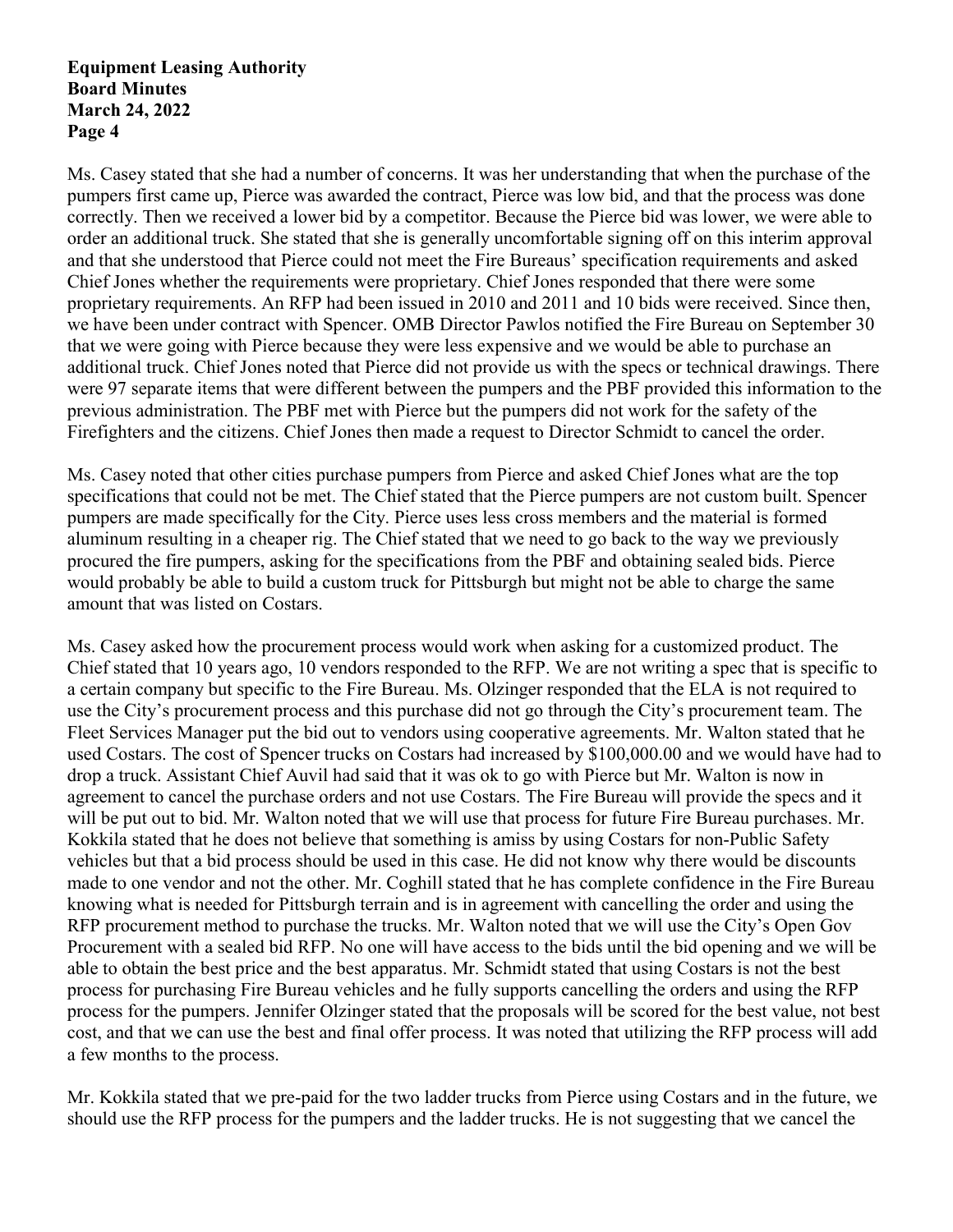ladder trucks because they are the trucks that we currently use. The pumpers were the problem, not the ladder trucks.

## Authorized IA-22-05 amending the 2022 Plan by removing the two (2) Agricultural Tractors allocated to the Department of Public Works.

The Board authorized IA-22-05 amending the 2022 Vehicle Acquisition Plan by removing the two (2) Agricultural Tractors allocated to the Department of Public Works, Bureau of Parks Maintenance. These funds would then be used to cover the Groundmaster Mowers that are \$49,014.57 over budget. Three Groundmasters were on the plan and the cost of each Groundsmaster increased by \$16,338.19. The remaining funds from the agricultural tractors would either remain in the Parks Tax account or be used to cover other Parks Tax funded items that come in over budget. Interim approval was granted on March 21, 2022.

# Authorized IA-22-06 allowing the use of remaining DLC Reimbursement funds from the Second Avenue project to repair the Solar Arc Chargers

The Board authorize IA-22-06 allowing the use of remaining DLC Reimbursement funds from the Second Avenue project to repair the Solar Arc Chargers. Three (3) of the chargers need new motors, and one (1) needs a new inverter and ChargePoint charger. The cost of this repair is \$17,846.93 and the funding from the remaining \$22,374.66 would be used for this purpose. Interim Approval was granted on March 21, 2022.

# VEHICLE STATUS REPORTS

The 2019, 2020, 2021 and 2022 vehicle status reports were presented to the board. We are working to verify the remaining funds in the 2019 and 2020 plans and will move the remaining funds to 2022 Contingency. Mr. Coghill asked about the status of the 13 trucks slated for Public Works. Mr. Walton stated that one unit has been received and we are waiting on the others. Seven are Parks Maintenance vehicles and six are for Street Maintenance. All units will be equipped with spreaders and plows. Seven spreaders were part of the retrofit but the venders were able to order the remaining spreaders.

The following is the status of the 2021 plan. The patrol SUV's are beginning to arrive, MED-11 was totaled and has been sent to Iowa to be remounted; the CNG trucks are in production beginning this week and should start shipping to the body company by mid-April for June delivery. The pickups for Parks Maintenance and Streets are due to be built this week.

We are beginning to order what we can on the 2022 plan. The order banks for most models (especially trucks) are not open. We were able to order the Animal Control truck and the Parks Maintenance Pickups. Mr. Walton noted that Police Patrols should be marked on the plan as ordered.

## NCA REPAIR COST REPORTS

The NCA Repair Cost Report for 2021 was provided for review. NCA repair costs incurred in 2021 totaled \$322,272.52. To date only \$33,969.51 has been paid for the repair of the Sea Ark River Rescue boat. This boat will be completely refurbished with a new generator, it was stripped down, the hulls were repaired, and it will be completely repainted. FVS, EMS, EMA staff and Mr. Walton will inspect it at the vendor once the repairs have been completed.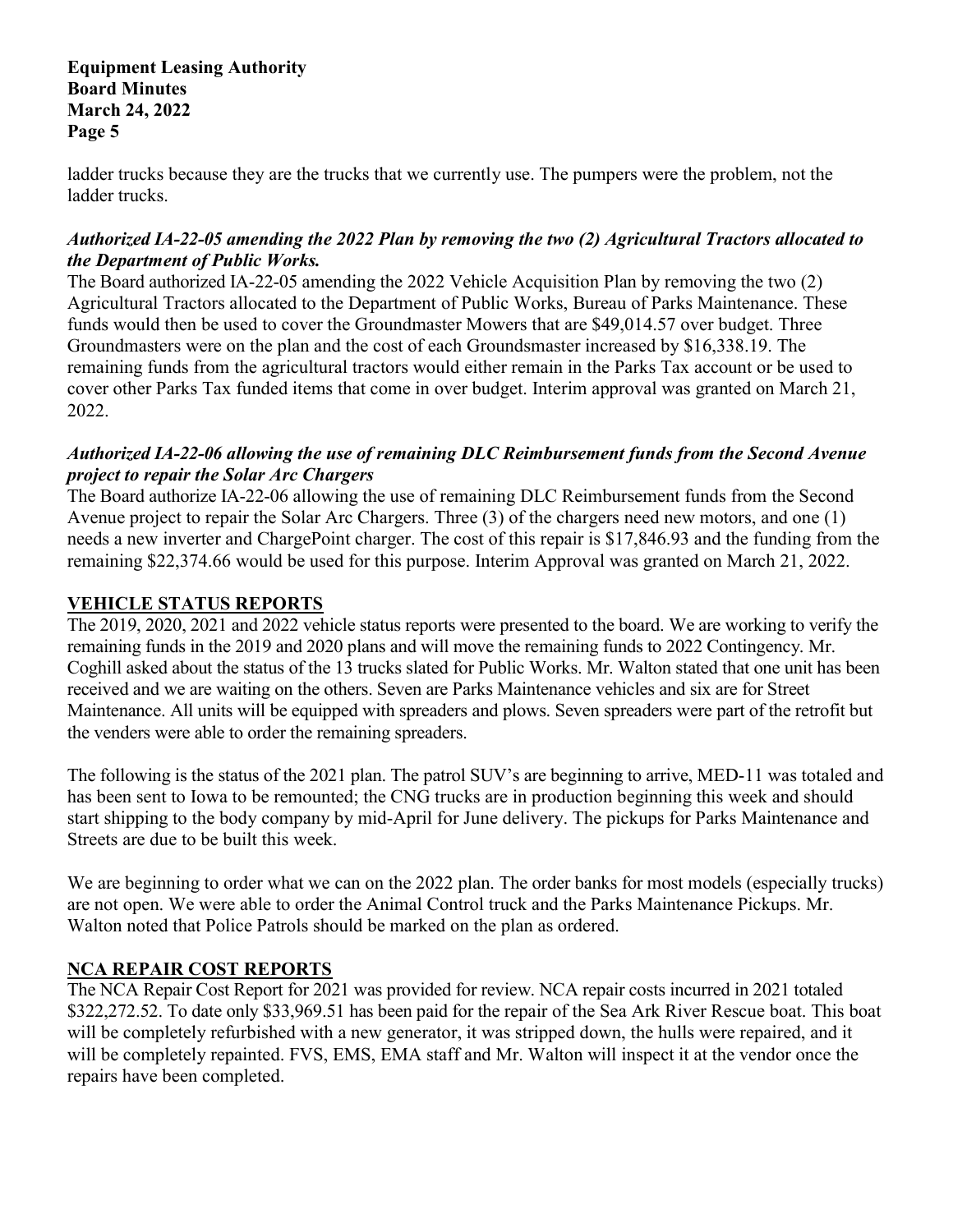#### ONLINE AUCTION REPORTS

GovDeals proceeds for calendar year 2021 totaled \$35,282.00 and proceeds from January 1, 2022 through February 28, 2022 totaled \$17,240.00.

GovPlanet proceeds for calendar year 2021 totaled \$119,325.00 and proceeds from January 1, 2022 through February 28, 2022 totaled \$8,425.00.

Ms. Jones noted that 13 vehicles have recently been sold and are scheduled for pickup this week.

#### BANK STATEMENT RECONCILIATION

The bank statements for the months of November and December 2021 and January 2022 were reviewed and approved by the ELA Treasurer. The reconciliations were discussed and accepted unanimously by the Board. Mr. Urbanic thanked Ms. Jones for preparing the documents and arranging for his signature.

## GRANT DISCUSSION

The Department of Mobility & Infrastructure applied for a state Local Share grant for up to \$1 Million to purchase bridge-cleaning equipment. There is not a requirement for matching funds. An Interim Approval will be requested if the grant is awarded. The funding would help with infrastructure needs. DOMI plans to create a bridge cleaning and inspection team. Mr. Pawlak noted that it is the intention that a DPW traffic division to be detailed to DOMI to assist with infrastructure projects.

## INFRASTRUCTURE UPDATE

Second Avenue Project; the Second Avenue project is complete and operational. Ms. Presutti stated that this was a huge undertaking and expressed her thanks to everyone involved in this project.

Warehouse Project; the Warehouse project is almost ready to go out to bid. The design company has completed 90% of the drawings.

Public Works Environmental Services; the PWES infrastructure RFP has been drafted. The City was awarded funding from the EPA's Targeted Airshed Grant for five EV Recycling Packers and charging infrastructure. We are waiting for the agreement from Allegheny County in order to proceed.

#### ELA SOLICITOR

Jennifer Presutti expressed heartfelt condolences to the family of Jim Gladys on behalf of the Board. Mr. Gladys passed away suddenly on January 10, 2022. Jim Gladys had served as the Equipment Leasing Authority Solicitor for many years, was a great person and gave wonderful advice.

A Request for Proposals for an ELA Solicitor was put out to bid. Clark Hill PLC and Frank, Gale, Bails & Pocrass, P.C. responded to the proposal. The Board reviewed and scored the proposals and the scoring summary was provided to board members. The scores were very close. Ms. Casey stated that she is familiar with Clark Hill from working with the PWSA. City Solicitor Kubiak was asked to provide comments on the firms and she noted that Clark Hill is a good firm and the Frank, Gale firms is known as a family law firm. The ELA solicitor typically handles contract work, warranties, interpretation of state laws, purchase agreements and attends the board meetings. Mr. Urbanic noted that the benefits of the Frank firm are that the principal of the firm will handle the work and attend the board meetings. The Frank firm was at a lower cost but Clark Hill noted in their proposal that their rate was negotiable. The Frank firm is also the advisor to the CMPTF Pension fund and the